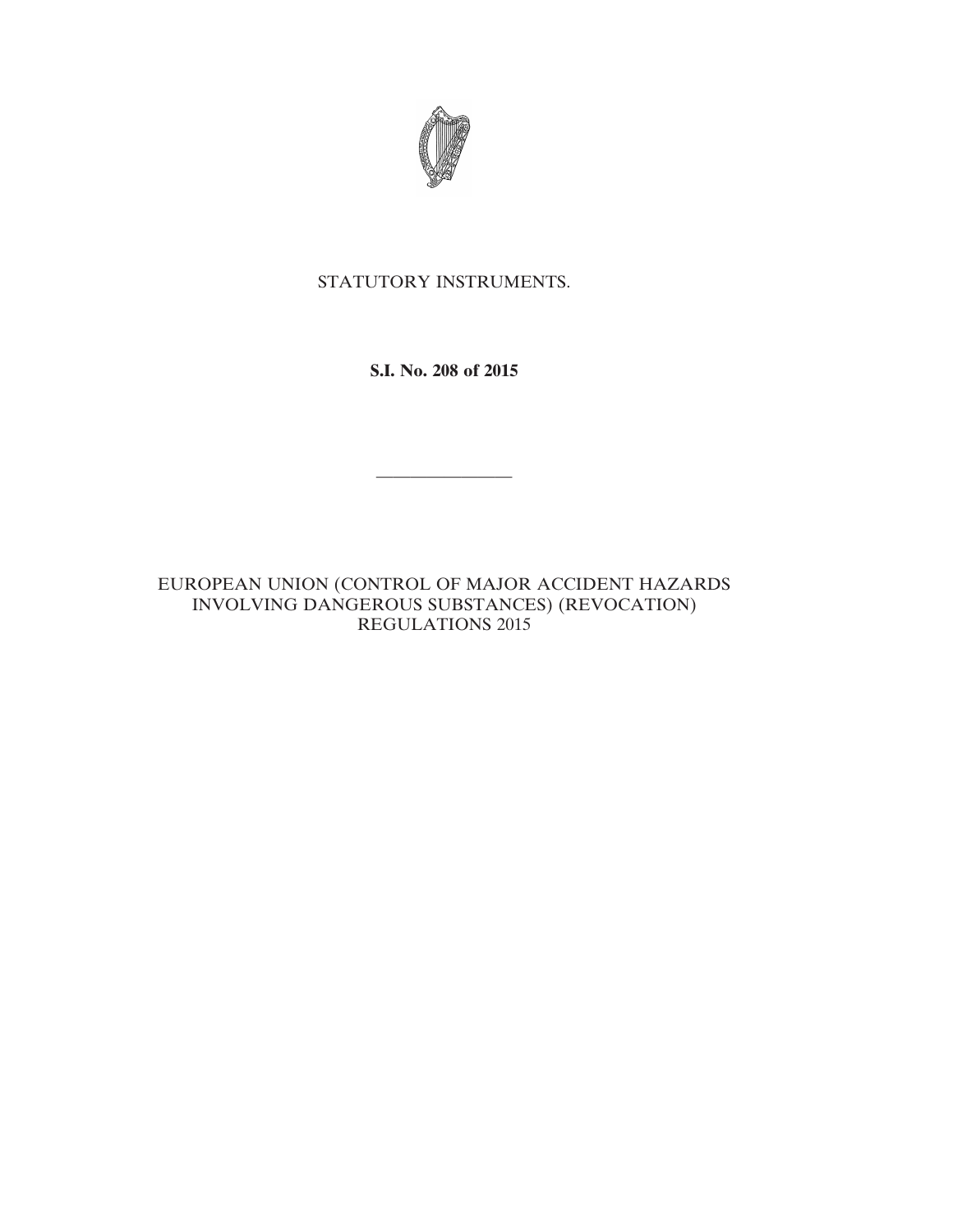## EUROPEAN UNION (CONTROL OF MAJOR ACCIDENT HAZARDS INVOLVING DANGEROUS SUBSTANCES) (REVOCATION) REGULATIONS 2015

I, RICHARD BRUTON, Minister for Jobs, Enterprise and Innovation, in exercise of the powers conferred on me by section 3 of the European Communities Act 1972 (No. 27 of 1972) and for the purpose of giving effect to Directive 2012/18/EU of the European Parliament and of the Council of 4 July 2012<sup>1</sup>, hereby make the following regulations:

1. These Regulations may be cited as the European Union (Control of Major Accident Hazards Involving Dangerous Substances) (Revocation) Regulations 2015.

- 2. These Regulations come into operation on 1 June 2015.
- 3. The following are revoked:
	- (*a*) the European Communities (Control of Major Accident Hazards Involving Dangerous Substances) Regulations 2006 (S.I. No. 74 of 2006), and
	- (*b*) the European Union (Control of Major Accident Hazards Involving Dangerous Substances) (Amendment) Regulations 2013 (S.I. No. 571 of 2013).

L.S.

GIVEN under my Official Seal, 27 May 2015.

> RICHARD BRUTON, Minister for Jobs, Enterprise and Innovation.

<sup>1</sup>OJ No. L 197, 24.7.2012, p.1.

*Notice of the making of this Statutory Instrument was published in "Iris Oifigiúil" of* 29*th May*, 2015.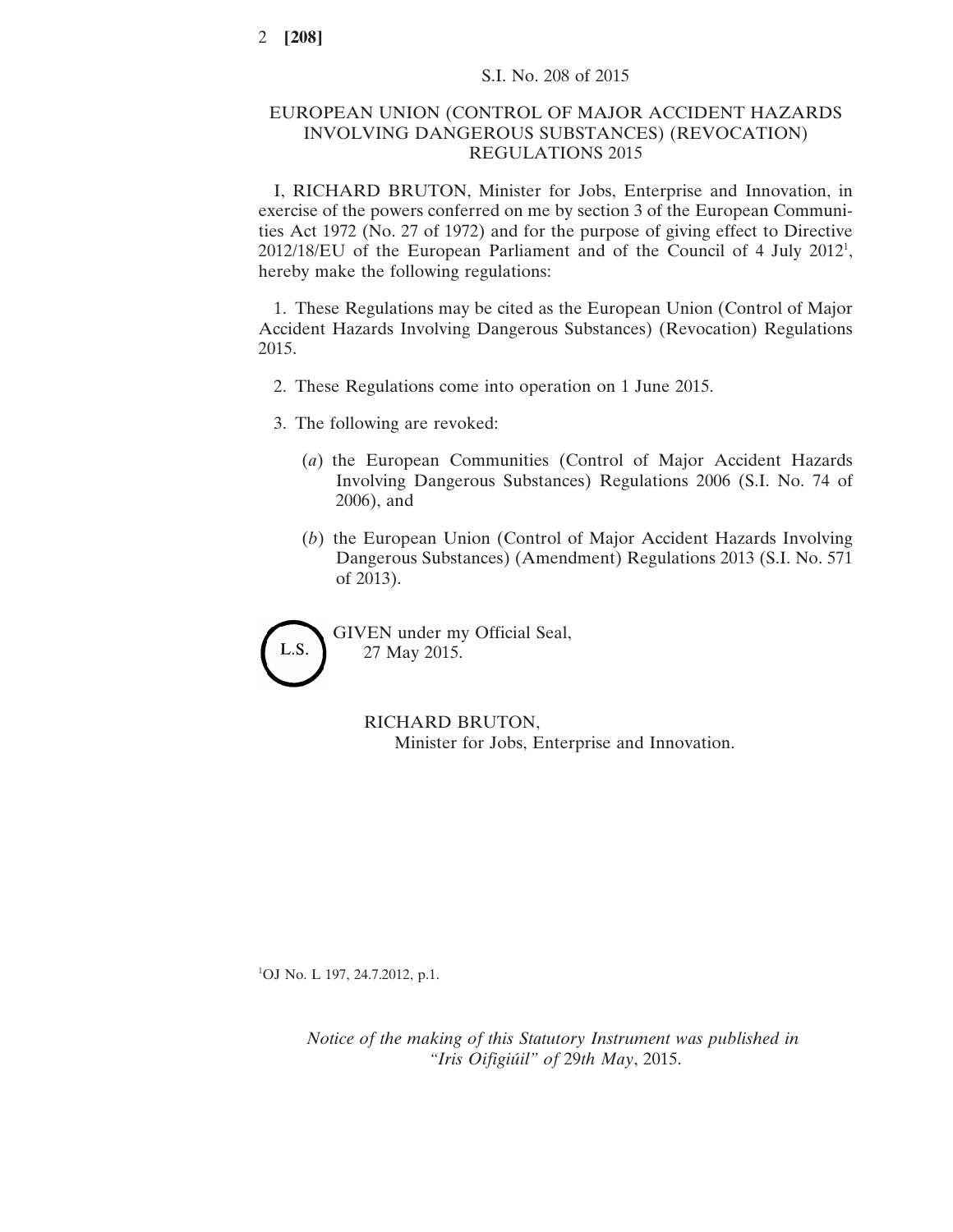**[208]** 3

## EXPLANATORY NOTE

*(This note is not part of the Instrument and does not purport to be a legal interpretation.)*

The purpose of these Regulations is to revoke:

- (*a*) the European Communities (Control of Major Accident Hazards Involving Dangerous Substances) Regulations 2006 (S.I. No. 74 of 2006), and
- (*b*) the European Union (Control of Major Accident Hazards Involving Dangerous Substances) (Amendment) Regulations 2013 (S.I. No. 571 of 2013),

as part of the transposition of Directive 2012/18/EU "of the European Parliament and of the Council of 4 July 2012 on the control of major-accident hazards involving dangerous substances, amending and subsequently repealing Council Directive 96/82/EC" into Irish law.